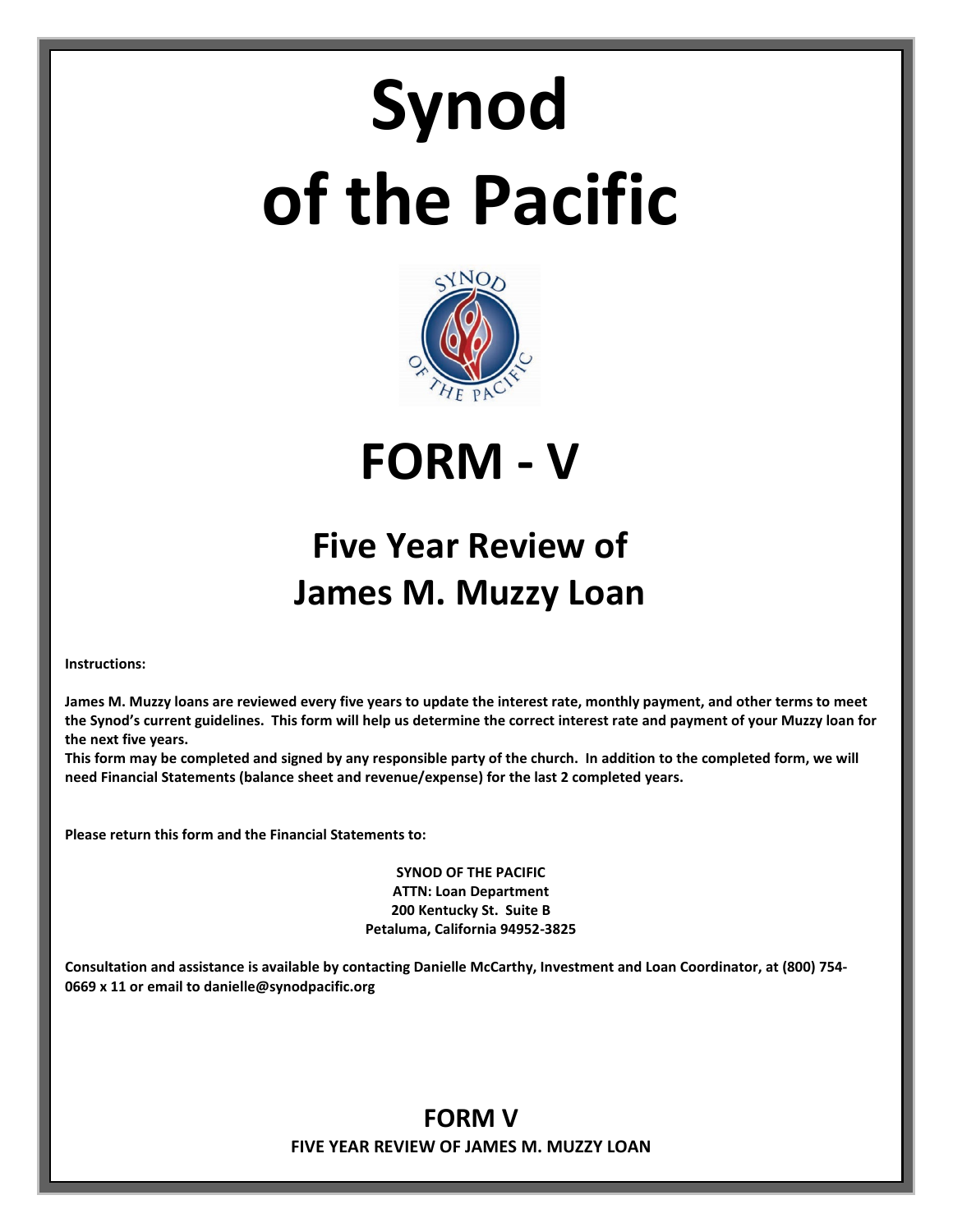|  |  | <b>Section A: General Information</b> |
|--|--|---------------------------------------|
|--|--|---------------------------------------|

|                                                                   | <b>Section C: Church Statistical Information</b> |  |  |
|-------------------------------------------------------------------|--------------------------------------------------|--|--|
| Communicant church membership (past two years):                   |                                                  |  |  |
| Average Attendance at Sunday Worship Service(s) (past two years): |                                                  |  |  |
|                                                                   | Section D: Church Financial Information          |  |  |
|                                                                   |                                                  |  |  |

#### **Operating Budget (excludes building funds and affiliated operations such as pre-school)**

|    |                                                             | <b>Current Yr</b><br><b>Budget</b> | 20<br>(last year) | 20<br>(prior year) |
|----|-------------------------------------------------------------|------------------------------------|-------------------|--------------------|
| IA | Pledged Revenue                                             |                                    |                   |                    |
| IΒ | Non-Pledged Revenue                                         |                                    |                   |                    |
| IС | Operating Revenue from other<br>sources<br>(specify:        |                                    |                   |                    |
|    | D Total General Operating Revenue <sup>*</sup><br>$(A+B+C)$ |                                    |                   |                    |
|    | <b>E Total General Operating Expenses</b>                   |                                    |                   |                    |
|    | <b>General Operating Surplus or Deficit</b><br>(D minus E)  |                                    |                   |                    |

• **Use this number in Section E (Mission Giving), row A.**

### **Section E: Mission Giving**

|                             | Current<br>Year | 20<br>(Last | 20<br>(Prior Yr)   |  |
|-----------------------------|-----------------|-------------|--------------------|--|
| Synod of the Pacific Form V | Page 2          |             | Revised March 2022 |  |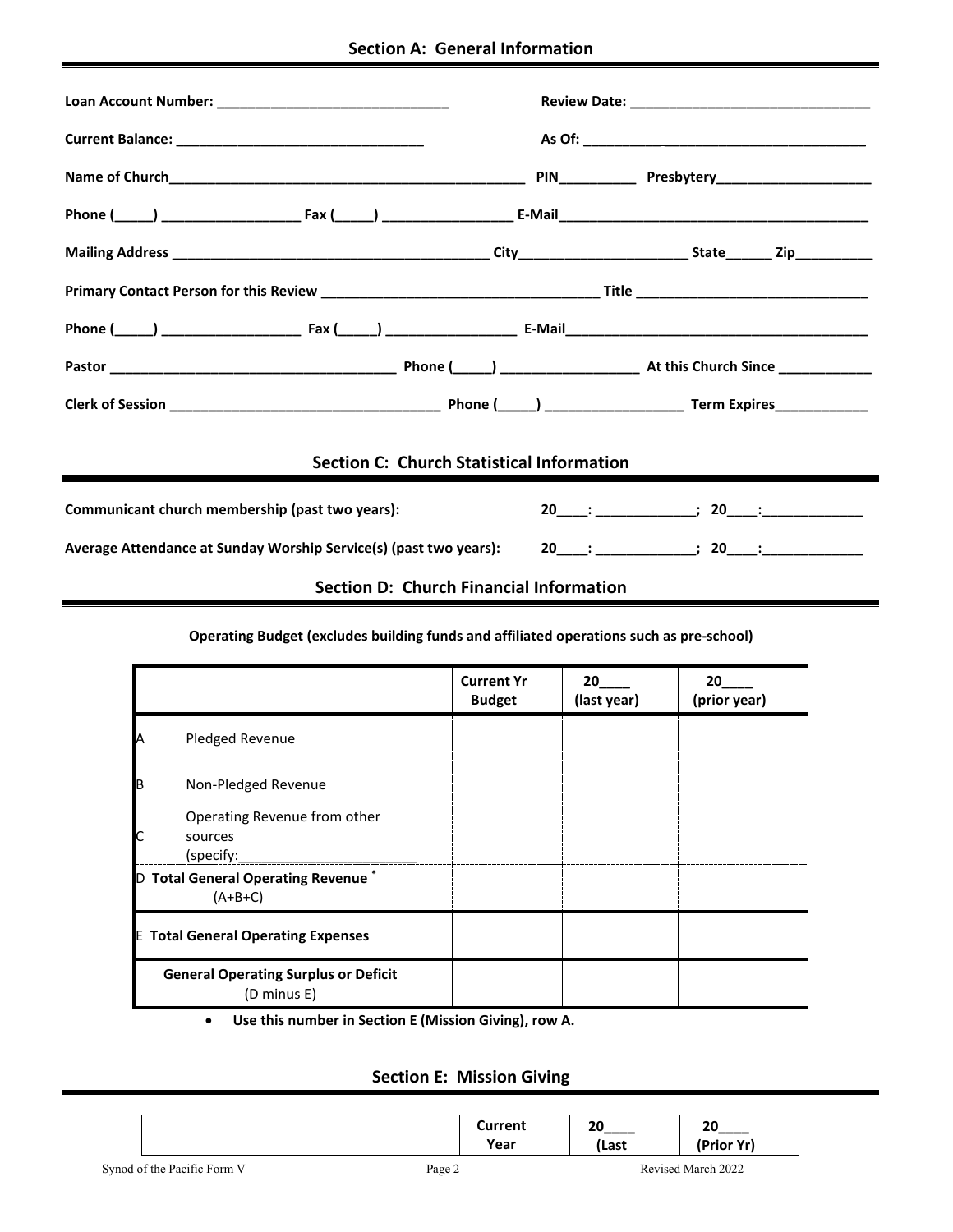|   |                                                                           | <b>Budget</b> | Year) |   |
|---|---------------------------------------------------------------------------|---------------|-------|---|
|   | A Total General Operating Revenue <sup>*</sup>                            |               |       |   |
| B | Per Capita Expense                                                        |               |       |   |
|   | GA/Synod/Presbytery Pledged<br><b>Giving</b>                              |               |       |   |
|   | <b>Special Offerings (OGHS, Pentecost,</b><br>Christmas/Joy, Peacemaking) |               |       |   |
|   | <b>E</b> Total Qualifying Mission Giving<br>$(B+C+D)$                     |               |       |   |
|   | % Mission Giving to Revenue**<br>$(E \div A)$                             | %             | %     | ℅ |

**\* From Section D (Budget Info), Row D**

**\*\* Interest Rate Discounts of up to 0.75% are available based on your most recent full year's Mission Giving Percentage. (0.75% discount at or above 10.0% giving; 0.50% discount from 7.0% to 9.9%; 0.25% discount from 5.0% to 6.9%.) Please consult with Synod staff for exact qualifications and calculations to determine what interest rate you will qualify for.**

#### **Section I: Approvals**

| <b>CHURCH/BORROWER (Session Request)</b>                                                                                                                                                                                                                                                                                                  |      |  |  |  |
|-------------------------------------------------------------------------------------------------------------------------------------------------------------------------------------------------------------------------------------------------------------------------------------------------------------------------------------------|------|--|--|--|
|                                                                                                                                                                                                                                                                                                                                           |      |  |  |  |
| subject to the approval of Presbytery, VOTED to apply for a (choose one):                                                                                                                                                                                                                                                                 |      |  |  |  |
| □ Synod Line of Credit in the amount of up to \$ ________________________________ for 24 months, with payments of interest only,                                                                                                                                                                                                          |      |  |  |  |
| based on the Synod's internal cost of funds (less any mission giving discount). Eligible for renewal one time.                                                                                                                                                                                                                            |      |  |  |  |
| □ Synod Amortized Loan in the amount of up to \$ ________________________________, for 60 months, with payments of principal and interest                                                                                                                                                                                                 |      |  |  |  |
| based on the Synod's internal cost of funds (less any mission giving discount), based on a ______ year amortization<br>schedule (25 year maximum).                                                                                                                                                                                        |      |  |  |  |
| payments of principal and interest.                                                                                                                                                                                                                                                                                                       |      |  |  |  |
| The Session believes the statements and data contained herein to be accurate, and that the proposed financial obligations are<br>within the ability of the church to repay and submits this application for consideration. The Session understands and agrees to the<br>"Standard Terms and Conditions" in Section H of this application. |      |  |  |  |
| <b>Clerk of Session</b>                                                                                                                                                                                                                                                                                                                   | Date |  |  |  |
|                                                                                                                                                                                                                                                                                                                                           |      |  |  |  |
| <b>CONGREGATION (Only for loans requiring a Deed of Trust)</b>                                                                                                                                                                                                                                                                            |      |  |  |  |
|                                                                                                                                                                                                                                                                                                                                           |      |  |  |  |
| voted to approve execution of a Deed of Trust on church property to secure this loan.                                                                                                                                                                                                                                                     |      |  |  |  |
| <b>Clerk of Session</b>                                                                                                                                                                                                                                                                                                                   | Date |  |  |  |